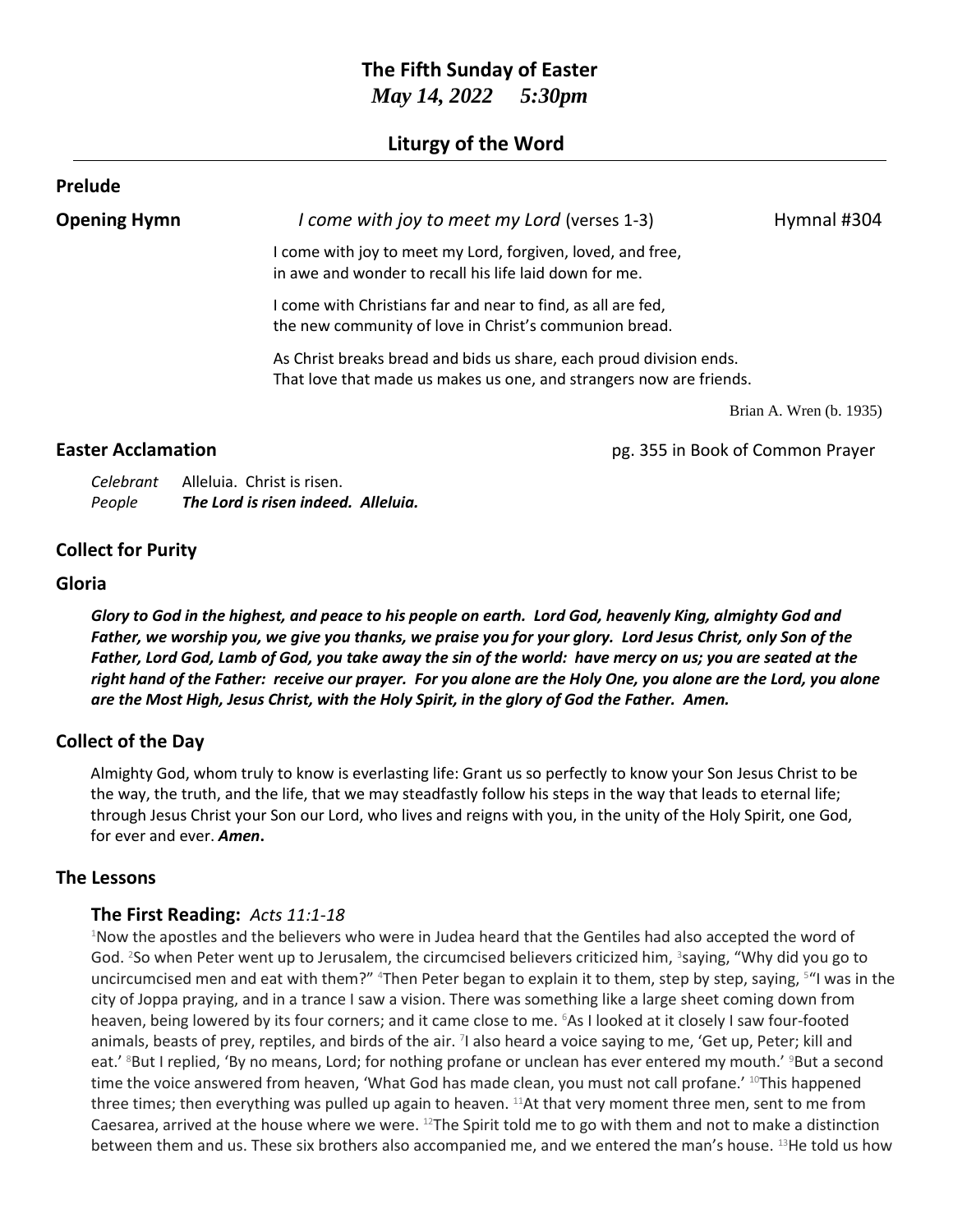he had seen the angel standing in his house and saying, 'Send to Joppa and bring Simon, who is called Peter; <sup>14</sup>he will give you a message by which you and your entire household will be saved.' <sup>15</sup>And as I began to speak, the Holy Spirit fell upon them just as it had upon us at the beginning. <sup>16</sup>And I remembered the word of the Lord, how he had said, 'John baptized with water, but you will be baptized with the Holy Spirit.'  $17$ If then God gave them the same gift that he gave us when we believed in the Lord Jesus Christ, who was I that I could hinder God?" 18When they heard this, they were silenced. And they praised God, saying, "Then God has given even to the Gentiles the repentance that leads to life."

## **The Psalm:** *Psalm 148*

*Hallelujah! Praise the LORD from the heavens; \* praise him in the heights. Praise him, all you angels of his; \* praise him, all his host. Praise him, sun and moon; \* praise him, all you shining stars. Praise him, heaven of heavens, \* and you waters above the heavens. Let them praise the Name of the LORD; \* for he commanded, and they were created. He made them stand fast for ever and ever; \* he gave them a law which shall not pass away. Praise the LORD from the earth, \* you sea-monsters and all deeps; Fire and hail, snow and fog, \* tempestuous wind, doing his will; Mountains and all hills, \* fruit trees and all cedars; Wild beasts and all cattle, \* creeping things and winged birds; Kings of the earth and all peoples, \* princes and all rulers of the world; Young men and maidens, \* old and young together. Let them praise the Name of the LORD, \* for his Name only is exalted, his splendor is over earth and heaven. He has raised up strength for his people and praise for all his loyal servants, \**

*the children of Israel, a people who are near him. Hallelujah!*

## **The Second Reading:** *Revelation 21:1-6*

 $1$  saw a new heaven and a new earth; for the first heaven and the first earth had passed away, and the sea was no more. <sup>2</sup>And I saw the holy city, the new Jerusalem, coming down out of heaven from God, prepared as a bride adorned for her husband.  $3$ And I heard a loud voice from the throne saying, "See, the home of God is among mortals. He will dwell with them; they will be his peoples, and God himself will be with them; <sup>4</sup>he will wipe every tear from their eyes. Death will be no more; mourning and crying and pain will be no more, for the first things have passed away." <sup>5</sup>And the one who was seated on the throne said, "See, I am making all things new." Also he said, "Write this, for these words are trustworthy and true." <sup>6</sup>Then he said to me, "It is done! I am the Alpha and the Omega, the beginning and the end. To the thirsty I will give water as a gift from the spring of the water of life."

## **The Gospel** – *John 13:31-35*

 $31$ [At the last supper, when Judas] had gone out, Jesus said, "Now the Son of Man has been glorified, and God has been glorified in him.<sup>32</sup>If God has been glorified in him, God will also glorify him in himself and will glorify him at once. <sup>33</sup>Little children, I am with you only a little longer. You will look for me; and as I said to the Jews so now I say to you, 'Where I am going, you cannot come.' <sup>34</sup>I give you a new commandment, that you love one another. Just as I have loved you, you also should love one another.  $35$ By this everyone will know that you are my disciples, if you have love for one another."

## **The Sermon**

## **Nicene Creed**

## **Prayers of the People** - *All remain standing.*

## *Presider or deacon*

In joy and hope let us pray to the Father saying, *Hear our prayer.*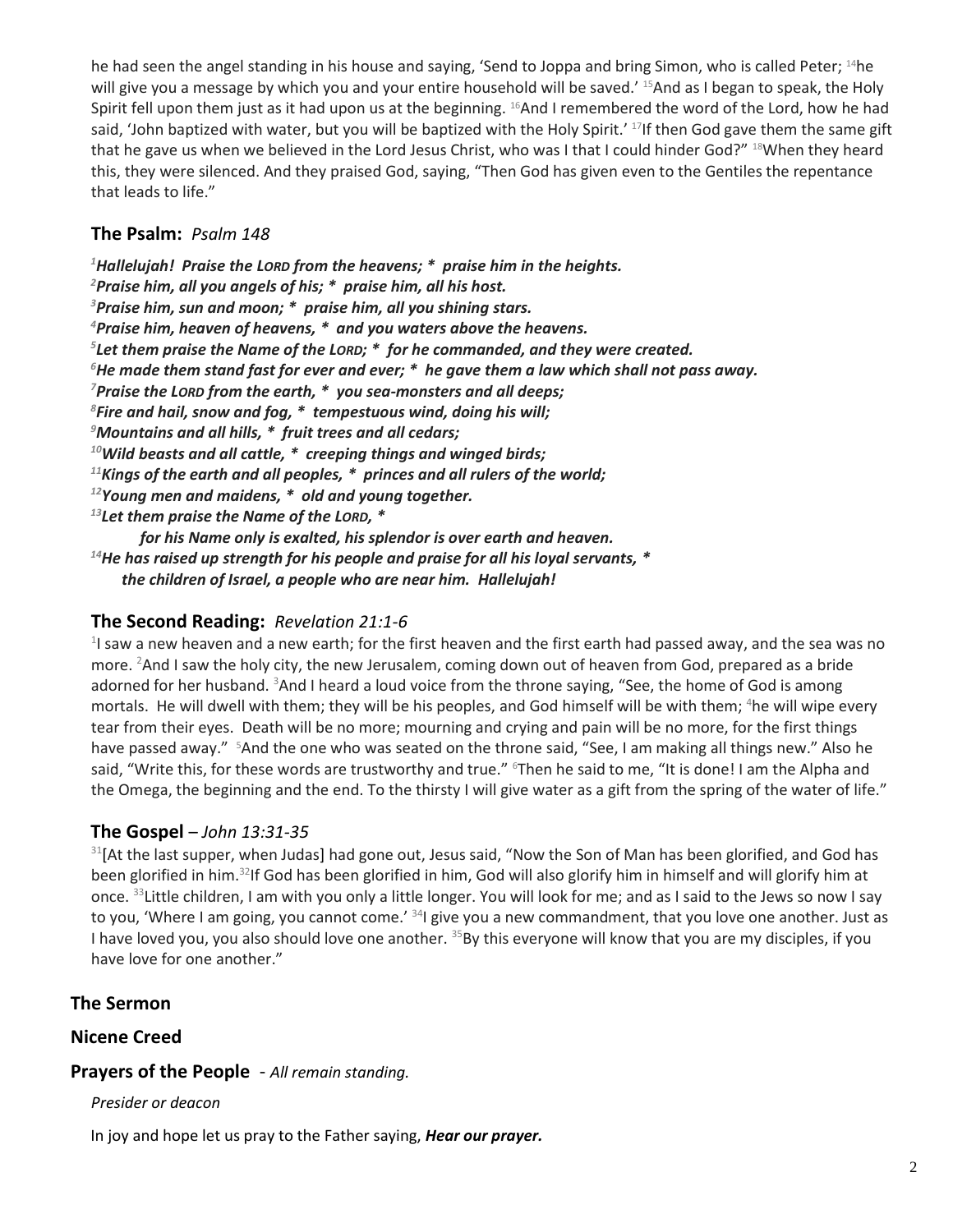# **HOLY COMMUNION**

| <b>Offertory Hymn</b>                                                                                                                  |                                                                                                                                                                                                | The Gift of Love                                                                                                                                                                                                                                                                                                                                                                        | Hopson |  |
|----------------------------------------------------------------------------------------------------------------------------------------|------------------------------------------------------------------------------------------------------------------------------------------------------------------------------------------------|-----------------------------------------------------------------------------------------------------------------------------------------------------------------------------------------------------------------------------------------------------------------------------------------------------------------------------------------------------------------------------------------|--------|--|
| <b>Offertory</b>                                                                                                                       | Celebrant All things come of thee, O Lord.                                                                                                                                                     |                                                                                                                                                                                                                                                                                                                                                                                         |        |  |
| And of thine own have we given thee<br>People<br>The Great Thanksgiving - Eucharistic Prayer A<br>pg. 361 in the Book of Common Prayer |                                                                                                                                                                                                |                                                                                                                                                                                                                                                                                                                                                                                         |        |  |
| Celebrant<br>People<br>Celebrant<br>People<br>Celebrant<br>People                                                                      | The Lord be with you.<br>And also with you.<br>Lift up your hearts.<br>We lift them to the Lord.<br>Let us give thanks to the Lord our God.<br>It is right to give him thanks and praise.      |                                                                                                                                                                                                                                                                                                                                                                                         |        |  |
| Celebrant                                                                                                                              | Almighty, Creator of heaven and earth.                                                                                                                                                         | It is right, and a good and joyful thing, always and everywhere to give thanks to you, Father                                                                                                                                                                                                                                                                                           |        |  |
|                                                                                                                                        |                                                                                                                                                                                                | Therefore we praise you, joining our voices with Angels and Archangels and with all the company of<br>heaven, who for ever sing this hymn to proclaim the glory of your Name:                                                                                                                                                                                                           |        |  |
| <b>Sanctus</b>                                                                                                                         | Holy, holy, holy Lord, God of power and might, heaven and earth are full of your glory.<br>Hosanna in the highest. Blessed is he who comes in the name of the Lord.<br>Hosanna in the highest. |                                                                                                                                                                                                                                                                                                                                                                                         |        |  |
| Celebrant                                                                                                                              | Holy and gracious Father                                                                                                                                                                       |                                                                                                                                                                                                                                                                                                                                                                                         |        |  |
|                                                                                                                                        |                                                                                                                                                                                                | Therefore we proclaim the mystery of faith:                                                                                                                                                                                                                                                                                                                                             |        |  |
|                                                                                                                                        |                                                                                                                                                                                                | Celebrant and People Christ has died. Christ is risen. Christ will come again.                                                                                                                                                                                                                                                                                                          |        |  |
| Celebrant                                                                                                                              |                                                                                                                                                                                                | We celebrate the memorial of our redemption                                                                                                                                                                                                                                                                                                                                             |        |  |
|                                                                                                                                        |                                                                                                                                                                                                | Almighty Father, now and for ever. AMEN.                                                                                                                                                                                                                                                                                                                                                |        |  |
|                                                                                                                                        |                                                                                                                                                                                                | As our Savior Christ has taught us, we now pray,                                                                                                                                                                                                                                                                                                                                        |        |  |
| The Lord's Prayer                                                                                                                      |                                                                                                                                                                                                |                                                                                                                                                                                                                                                                                                                                                                                         |        |  |
|                                                                                                                                        |                                                                                                                                                                                                | Our Father, who art in heaven, hallowed be thy Name, thy kingdom come, thy will be done,<br>on earth as it is in heaven. Give us this day our daily bread. And forgive us our trespasses, as we<br>forgive those who trespass against us. And lead us not into temptation, but deliver us from evil.<br>For thine is the kingdom and the power, and the glory, for ever and ever. Amen. |        |  |
| The Breaking of the Bread                                                                                                              |                                                                                                                                                                                                |                                                                                                                                                                                                                                                                                                                                                                                         |        |  |
|                                                                                                                                        | A period of silence is kept.                                                                                                                                                                   |                                                                                                                                                                                                                                                                                                                                                                                         |        |  |

# **Fraction Anthem**

Celebrant Alleluia. Christ our Passover is sacrificed for us.<br>People Therefore let us keep the feast. Alleluia. **Therefore let us keep the feast. Alleluia.**